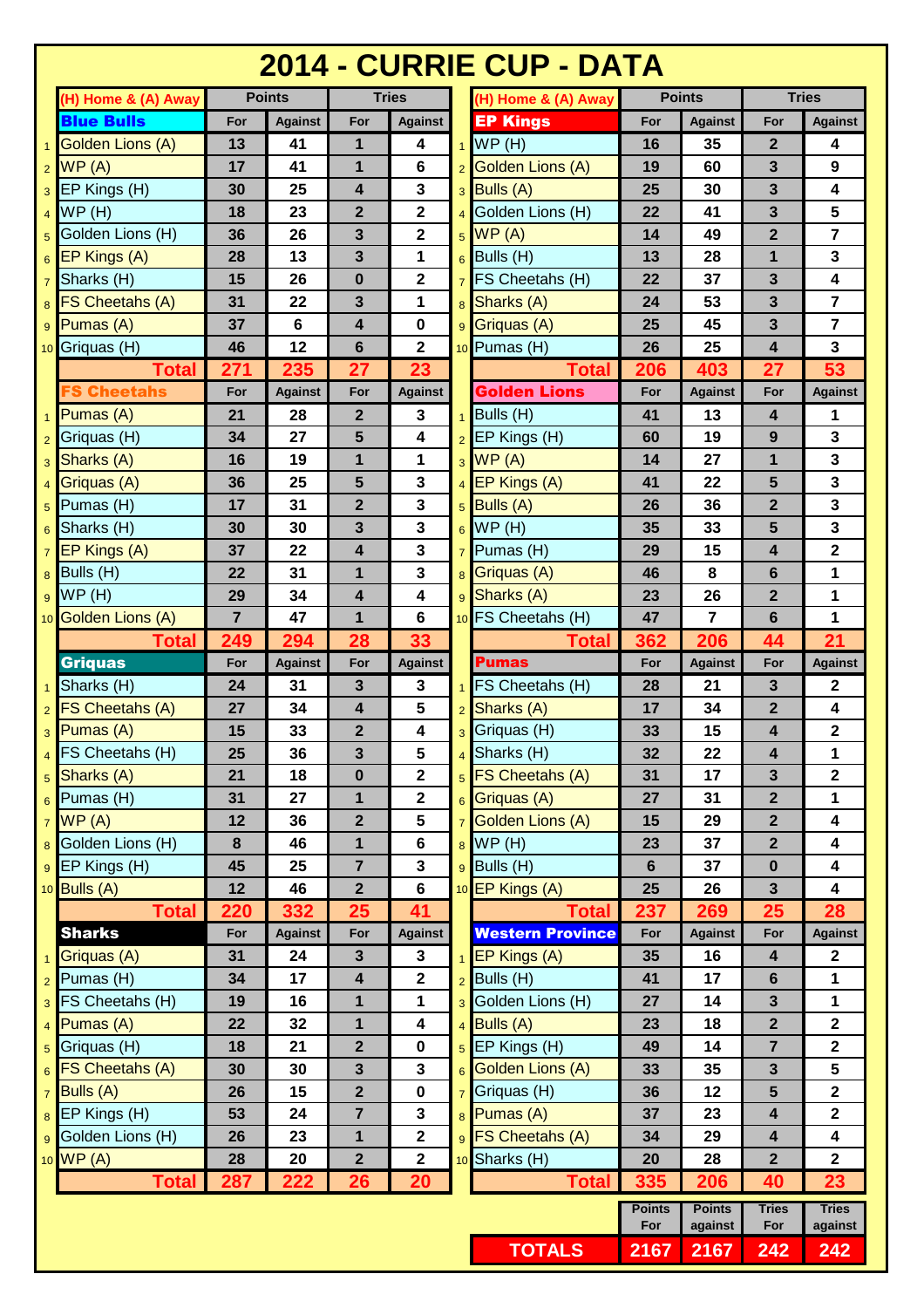## **2014 - CURRIE CUP**

## **YELLOW OR RED CARDS + CITINGS OR SUSPENSIONS**

| <b>Offender</b>               | <b>Team</b>             | Game                              | <b>Referee</b>                        | <b>Offence</b>           |  |
|-------------------------------|-------------------------|-----------------------------------|---------------------------------------|--------------------------|--|
| <b>Manuel Carizza (1st)</b>   | <b>Western Province</b> | EP Kings vs Western Province      | Jaco Peyper                           | Repeated infringements   |  |
| Pat Cilliers                  | <b>Western Province</b> | EP Kings vs Western Province      | Jaco Peyper                           | Professional foul        |  |
| Seabelo Senatla               | Western Province        | EP Kings vs Western Province      | Jaco Peyper                           | Repeated infringements   |  |
| <b>Jonathan Francke</b>       | Griquas                 | <b>Griquas vs Sharks</b>          | Craig Joubert                         | Spear tackle             |  |
| Thomas du Toit                | Sharks                  | Griquas vs Sharks                 | Craig Joubert                         | Professional foul        |  |
| Dean Greyling                 | <b>Blue Bulls</b>       | Golden Lions vs Blue Bulls        | Cited (1 Week)                        | Stamping                 |  |
| Justin van Staden             | Pumas                   | Pumas vs FS Cheetahs              | Marius vd Westhuizen                  | Professional foul        |  |
| Sarel Pretorius (1st)         | <b>FS Cheetahs</b>      | Pumas vs FS Cheetahs              | Marius vd Westhuizen                  | Professional foul        |  |
| Marco Wentzel                 | Sharks                  | <b>Sharks vs Pumas</b>            | Christie du Preez                     | Repeated infringements   |  |
| <b>Manuel Carizza (2nd)</b>   | <b>Western Province</b> | Western Province vs Blue Bulls    | Rasta Rasivhenge                      | Professional foul        |  |
| Kobus van Wyk                 | Western Province        | Western Province vs Blue Bulls    | Rasta Rasivhenge                      | Professional foul        |  |
| JJ Engelbrecht                | <b>Blue Bulls</b>       | Western Province vs Blue Bulls    | Rasta Rasivhenge                      | Professional foul        |  |
| <b>Grant Hattingh</b>         | Blue Bulls              | Western Province vs Blue Bulls    | Rasta Rasivhenge                      | Professional foul        |  |
| Thembelani Bholi              | EP Kings                | Golden Lions vs EP Kings          | Craig Joubert                         | Repeated infringements   |  |
| <b>Steph Roberts</b>          | Griquas                 | FS Cheetahs vs Griquas            | Marius Jonker                         | Repeated infringements   |  |
| <b>Tony Jantjies</b>          | <b>Blue Bulls</b>       | Blue Bulls vs EP Kings            | Pro Legoete                           | Professional foul        |  |
| Mike van Vuuren               | EP Kings                | Blue Bulls vs EP Kings            | Pro Legoete                           | Repeated infringements   |  |
| Odwa Ndungane                 | Sharks                  | <b>Pumas vs Sharks</b>            | <b>Ben Crouse</b>                     | Deliberate knock down    |  |
| Carel Greef (1st)             | Griquas                 | Griquas vs Cheetahs               | Jaco van Heerden                      | Foul play                |  |
| Carel Greef (2nd $Y$ ) = Red  | Griguas                 | <b>Griquas vs Cheetahs</b>        | Jaco van Heerden                      | <b>Professional foul</b> |  |
| <b>Henco Venter</b>           | Cheetahs                | Griquas vs Cheetahs               | Jaco van Heerden                      | Foul play                |  |
| Torsten van Jaarsveld         | Cheetahs                | Griquas vs Cheetahs               | Jaco van Heerden                      | Professional foul        |  |
| Lionel Mapoe                  | Golden Lions            | EP Kings vs Golden Lions          | Marius vd Westhuizen                  | Professional foul        |  |
| Ross Cronje                   | Golden Lions            | EP Kings vs Golden Lions          | Marius vd Westhuizen                  | <b>Professional foul</b> |  |
| Rynhardt Elstadt (1st & 2nd)  | <b>Western Province</b> | Western Province vs EP Kings      | Stuart Berry (+C 3W) Dangerous tackle |                          |  |
| David Bulbring (1st)          | EP Kings                | Western Province vs EP Kings      | <b>Stuart Berry</b>                   | Professional foul        |  |
| Rayno Benjamin                | Cheetahs                | <b>Cheetahs vs Pumas</b>          | Craig Joubert                         | Professional foul        |  |
| <b>Ederies Arendse</b>        | Griquas                 | Sharks vs Griquas                 | Lourens vd Merwe                      | Professional foul        |  |
| Ruan Dreyer                   | Lions                   | Blue Bulls vs Golden Lions        | Marius vd Westhuizen                  | Repeated infringements   |  |
| David Bulbring (2nd)          | EP Kings                | EP Kings vs Blue Bulls            | Quinton Immelman                      | Professional foul        |  |
| Bongi Mbonambi                | <b>Blue Bulls</b>       | EP Kings vs Blue Bulls            | Quinton Immelman                      | Wreckless play           |  |
| Deon Stegman (1st & 2nd)      | <b>Blue Bulls</b>       | <b>EP Kings vs Blue Bulls</b>     | Q Immelman (+C 1W) Elbow punching     |                          |  |
| George Marich                 | <b>FS Cheetahs</b>      | FS Cheetahs vs Sharks             | <b>Stuart Berry</b>                   | Wreckless stamping       |  |
| Jerome Pretorius              | Pumas                   | Golden Lions vs Pumas             | Jaco van Heerden                      | Dangerous tackle         |  |
| <b>Frankie Herne</b>          | Pumas                   | Golden Lions vs Pumas             | Jaco van Heerden                      | Dangerous tackle         |  |
| <b>Martin Ferreira (1st)</b>  | EP Kings                | EP Kings vs FS Cheetahs           | Marius Jonker                         | High tackle              |  |
| Darron Nell                   | EP Kings                | EP Kings vs FS Cheetahs           | Marius Jonker                         | Repeated infringements   |  |
| Maks van Dyk                  | Griquas                 | Western Province vs Griquas       | Pro Legoete                           | Head butt                |  |
| Sarel Pretorius (2nd)         | <b>FS Cheetahs</b>      | <b>FS Cheetahs vs Blue Bulls</b>  | Marius vd Westhuizen                  | Professional foul        |  |
| Jacques-Louis Potgieter       | <b>Blue Bulls</b>       | FS Cheetahs vs Blue Bulls         | Marius vd Westhuizen                  | Repeated infringements   |  |
| Paul Willemse                 | <b>Blue Bulls</b>       | FS Cheetahs vs Blue Bulls         | Marius vd Westhuizen                  | Professional foul        |  |
| Martin Ferreira (2nd)         | EP Kings                | Sharks vs EP Kings                | Ben Crouse                            | Repeated infringements   |  |
| Andre Esterhuizen             | Sharks                  | Sharks vs Golden Lions            | Pro Legoete                           | Elbow charge             |  |
| Derick Minnie                 | Golden Lions            | Sharks vs Golden Lions            | Pro Legoete                           | Repeated infringements   |  |
| Juan de Jongh                 | <b>Western Province</b> | Cheetahs vs Western Province      | Marius Jonker                         | Professional foul        |  |
| Dillyn Leyds                  | <b>Western Province</b> | Cheetahs vs Western Province      | Marius Jonker                         | Professional foul        |  |
| Marnus Schoeman               | Griquas                 | Griquas vs EP Kings               | <b>Stuart Berry</b>                   | Professional foul        |  |
| <b>Shane Gates</b>            | EP Kings                | Griquas vs EP Kings               | <b>Stuart Berry</b>                   | Professional foul        |  |
| Lubabalo Mtyanda              | Pumas                   | EP Kings vs Pumas                 | Marius Jonker                         | Professional foul        |  |
| Rosko Specman                 | Pumas                   | EP Kings vs Pumas                 | Marius Jonker                         | Dangerous tackle         |  |
| Teboho Mohoje                 | Cheetahs                | Golden Lions vs Cheetahs          | <b>Stuart Berry</b>                   | Professional foul        |  |
| <b>Rynhardt Elstadt (3rd)</b> | Western Province        | <b>Western Province vs Sharks</b> | Jaco Peyper                           | Repeated infringements   |  |
| Simon Westraadt               | Griquas                 | <b>Blue Bulls vs Griquas</b>      | Pro Legoete                           | Spear tackle             |  |